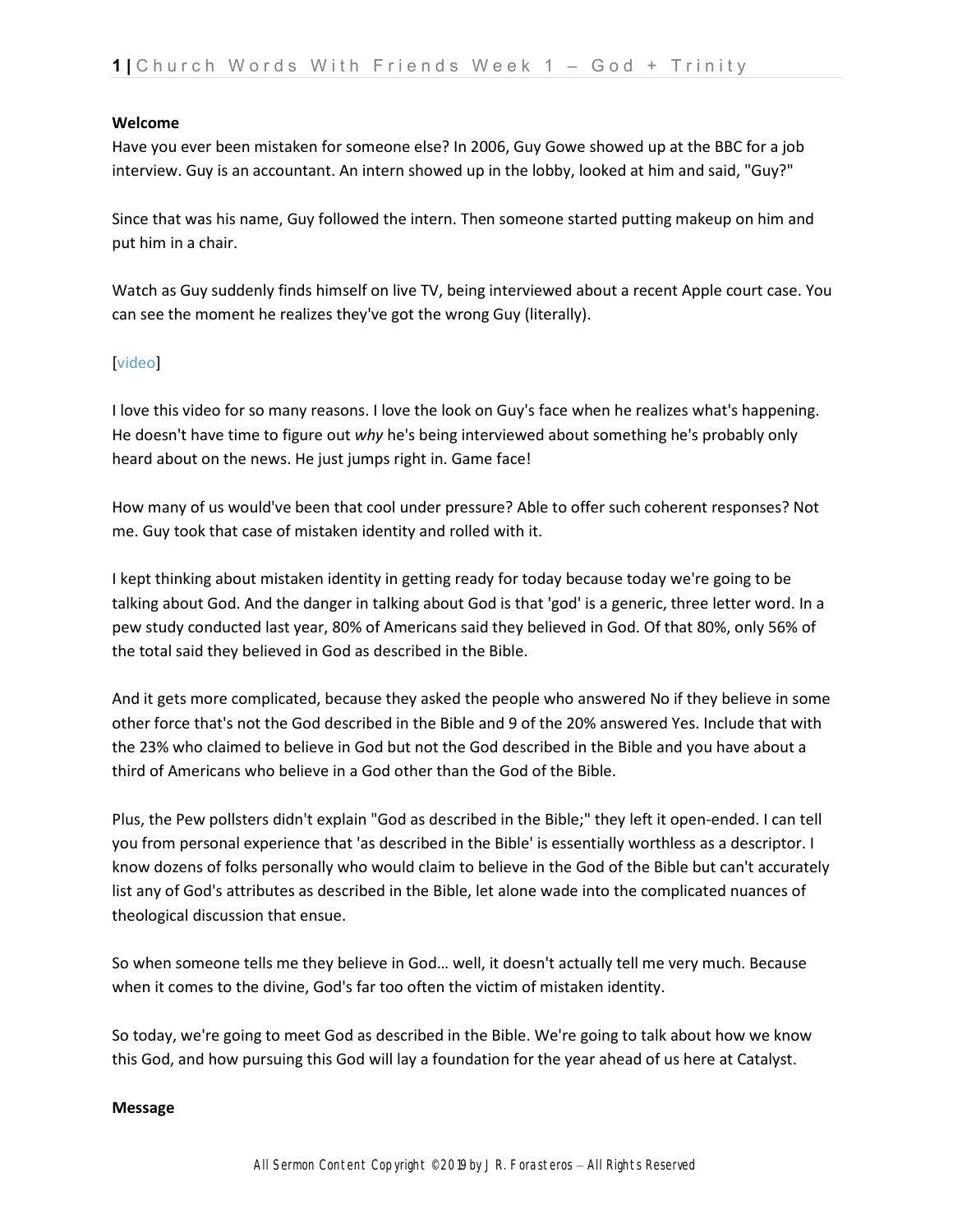This is the season of Epiphany, when we celebrate that the God who came to us at Christmas is not only for us, but for the whole world. This year, our Epiphany series is called "Church Words with Friends". We're going to be exploring some of those words Christians use that can be confusing. Maybe they're words like "Gospel" that are unique to Christianity. Or words like "grace" or "blessed" that pretty much everyone uses, but no one is exactly sure what they're supposed to mean. Our goal is to understand our faith better so that we can be better conversation partners with our friends and neighbors outside the Church.

And since friends are so nice, we're going to do two words each week. By learning these 'church words' together, we'll uncover new dimensions to our faith.

So we're going to start at the beginning, with a couple of words that we've insisted belong together since the early days of our faith.

The first word is "God". I went to a Christian university, and the first day of our philosophy class, our very provocative professor scrawled on the chalkboard, "God does not exist." He pressed us to explain what he meant (and, as you can imagine, all us freshman and sophomore Bible majors were *very*  offended by the very notion.

But he wouldn't let us off the hook. He asked us to define God. Imagine that conversation in your head. God is a three letter word that points vaguely at a being more powerful than us. Some think of God as a cosmic Santa Clause, rewarding good and punishing evil. Some think of God as a benevolent force that sends us good vibes. Others imagine God is a cosmic dictator who enforces his will on the universe. For others, God is a force expressed in countless incarnations and avatars.

When someone tells me, "I believe in God," I always have to ask, "Which God?" or "What do you mean by God?" Because the word "God" by itself is generic, nearly useless.

This isn't a new problem. For as long as we've been around, humans have built temples to any number of gods and goddesses. So when the first followers of Jesus first started spreading the good news about his resurrection, they had a problem.

It wasn't just, "Who is this god you're talking about?" Learning about new gods from other places wasn't a big surprise.

Gods in the ancient world were sort of like the difference between Hardees and Carl's, Jr. I grew up in the Midwest, and the restaurant was called Hardees. I remember the first time I came to the South and saw a Carl's, Jr. Same font. Same menu. The only real difference is the name.

Same for the ancient world: call your god Jupiter or Zeus or Marduk or Ra or Ba'al, they were all moreor-less the same. The religions operated more or less the same. Functionally, it was all the same kind of faith.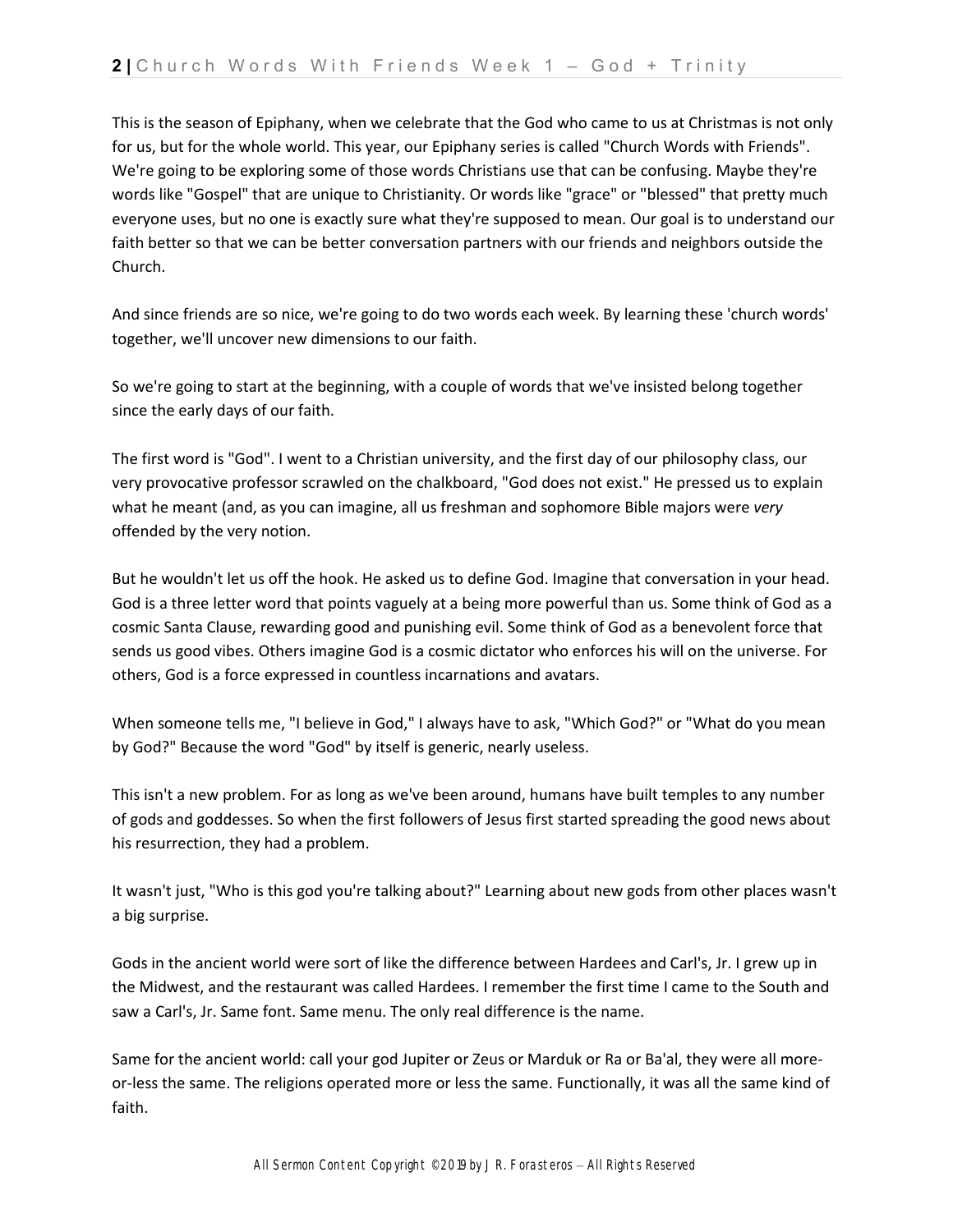So the problem that faced those first Christians was how to communicate that Jesus wasn't just another costume for the same old gods. Jesus was something different.

So we came up with a word that pairs with "god", a word that helps us understand who this god is, and how this god is unique, singular, different from all the other gods.

That word is "Trinity".

I know, I know: Trinity is one of those words that instantly makes us roll our eyes back in our heads and check out. It's super-complicated, and difficult to wrap our minds around.

And, in case you didn't know, the concept of the Trinity isn't in the Bible anywhere (we get hints of it, as you'll see, but we didn't hammer out exactly what we meant by saying God is Trinity until the Council of Nicea in 325 - almost 300 years after Jesus' resurrection.)

Why the 300 year gap? Well, basically, it took us about 300 years to figure out exactly what to do with Jesus having been raised from the dead. The resurrection exploded all our categories about God, who God is and how God works. It took us a long time to figure out how Jesus helped us know God more fully.

And what we came up with was Trinity. Trinity is an important word because it teaches us who the God we know in Jesus is, what makes this God different from other gods.

So what does it mean that God is Trinity, and why does it matter so much?

When Jesus said he was God, it raised the possibility that Christianity was polytheistic. There would be the Father, the Son and the Holy Spirit - all three separate gods who work together, something like the three main deities in Hinduism, or like the other polytheistic faiths of Jesus' day in Greece and Rome.

But Christians knew that couldn't be true because one of the core confessions of God's people going back to Moses was "The Lord is one, and we should worship God alone." So if Jesus *is* God, the God of Abraham, Isaac and Jacob, the God of Moses, then he can't be *another* God.

This is what the gospel writer insists in the opening lines of John, words we heard just a few weeks ago on Christmas Eve:

In the beginning the Word already existed. The Word was with God, and the Word was God. He existed in the beginning with God. God created everything through him, and nothing was created except through him. -- John 1:1-3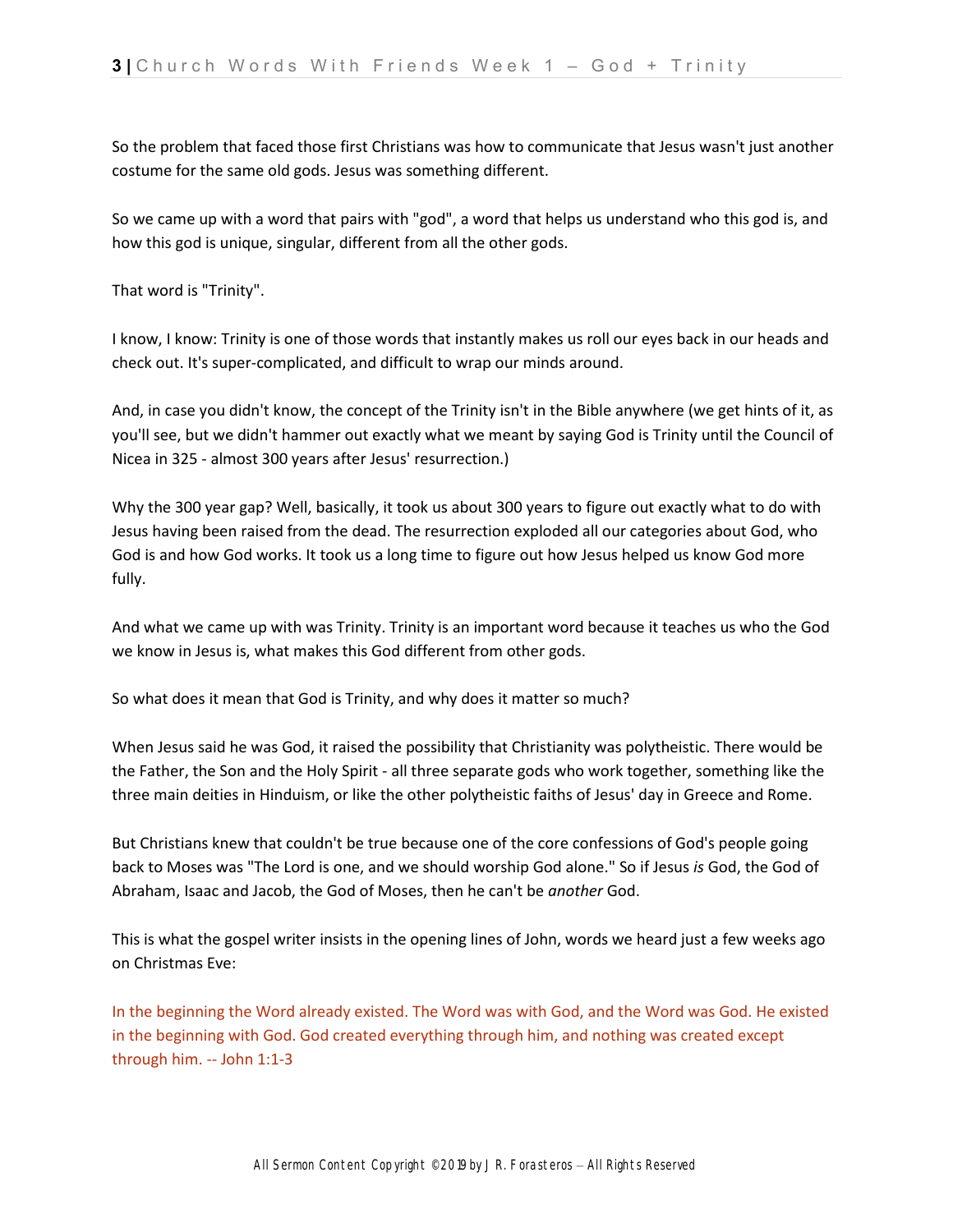Jesus, the divine Word, is both with and one with God. It's later in John's Gospel Jesus is described as God's "only-begotten Son". That language proved to be really important to the Church as we tried to figure out what to make of Jesus.

Jesus told us he was God *and* God's son. So did that mean God had a kid? (This is how our Muslim friends understand Biblical language about Jesus' sonship, and for them, it's the height of blasphemy to imagine that God procreated.) We reject that idea. God did not create Jesus in any way. The Word *is*  God, and the Word is the one *through whom* God creates everything. The Word, Jesus, is not himself created.

That's why, when we were trying to figure out how to talk about Jesus, we put this phrase in the Creed: Jesus is *begotten not made*. This is a bit of metaphorical language here to distinguish between Jesus as God's first creation (which is what our Mormon friends teach) and Jesus *as God*. We say that Jesus is *homoousious*, the same substance as the Father.

I know… our heads are spinning. Here's the short version: All three Persons are one God. What one does, they all do. When one acts, all act. They're not three separate people who form a super team. They're not three different expressions of God - the way I am a husband, a pastor and a friend. They're three Persons, One God.

If your head is hurting a little, that's okay: remember it took the Church 300 years, working all together to formulate this, and we're trying to cover it in 20 minutes.

[Scripture Slide] Here's the important piece: God is one God in three Persons. They are one *and* three. That's how John can write in his first letter what he does. This is where our claim that God is love comes from. Notice that John is concerned primarily with how God's essential, loving nature shapes *us* as those made in God's image:

Dear friends, let us continue to love one another, for love comes from God. Anyone who loves is a child of God and knows God. But anyone who does not love does not know God, for God is love.

God showed how much he loved us by sending his one and only Son into the world so that we might have eternal life through him. This is real love—not that we loved God, but that he loved us and sent his Son as a sacrifice to take away our sins.

Insisting God is love isn't merely a nice, sentimental statement. We're making a profound statement about God's nature and how God interacts with the world. Jesus told us that God's love is fundamentally self-giving. And again, that sounds great. But if God were only one, as our Jewish and Muslim friends believe, then God couldn't express God's fundamental nature alone. Because to give requires a receiver.

That would make creation something God *had* to do. God would *need* creation to be fully Godself. And more, we would have to be God's partners. After all, a gift isn't fully a gift unless it's received. And that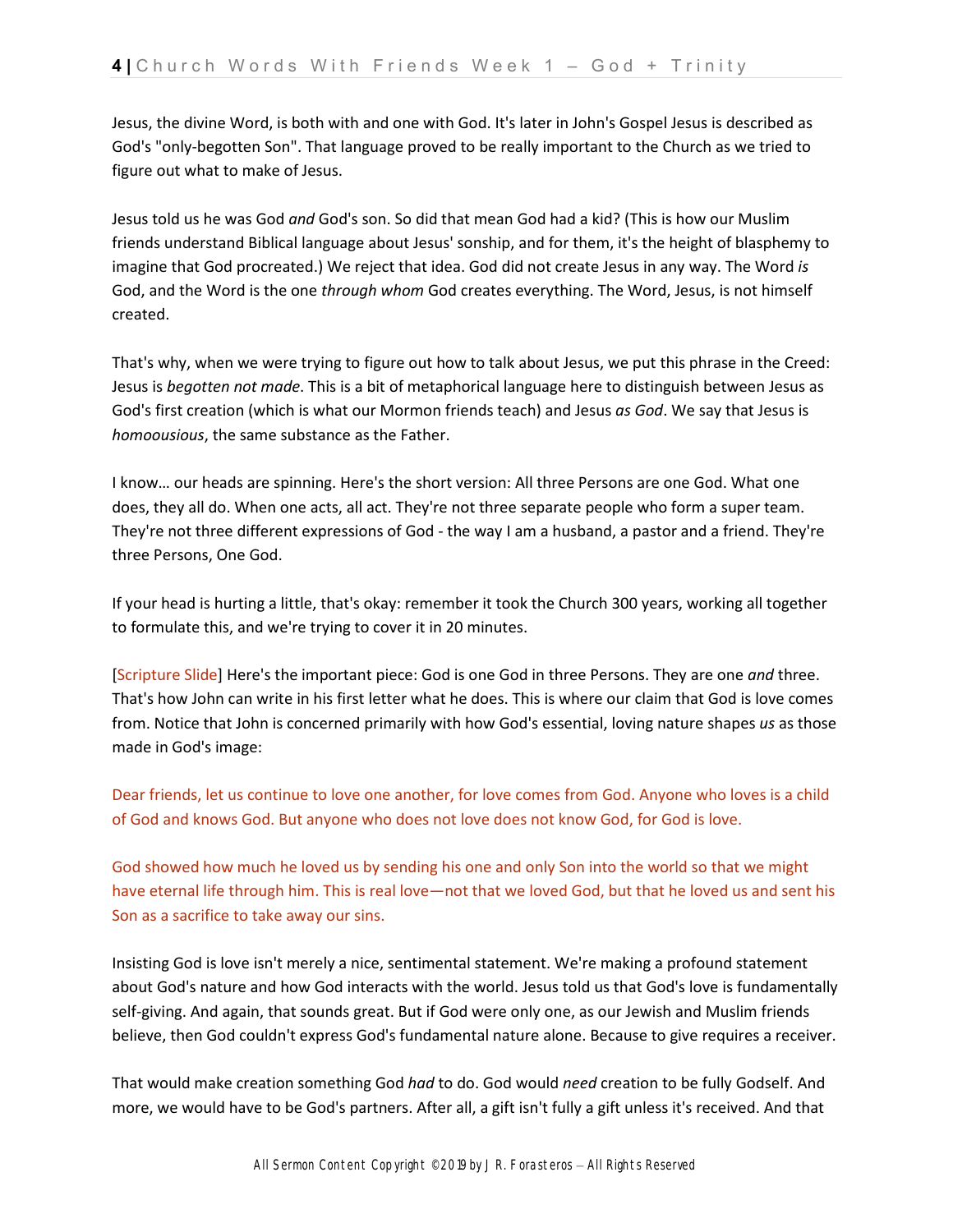would mean God wasn't free to love us. God would have to love us, and we would *have to* love God for God to be fully God.

A relationship based on need rather than freedom is co-dependent.

But because God is Trinity, God is free to love within the Godhead. All three persons of God can give to and receive from the Others. God is wholly self-sufficient, entirely capable of being God without anyone or anything else.

So God creates for the same reason we just gave gifts at Christmas: because giving is a true joy. It really *is* more blessed to give than to receive. God created us, and the world, so that we could join in God's loving, self-giving life. That's what John goes on to say:

Dear friends, since God loved us that much, we surely ought to love each other. No one has ever seen God. But if we love each other, God lives in us, and his love is brought to full expression in us. -- 1 John 4:7-8

Because God is love, God is the source of love. And we're able to love each other because God loves us. We learn *how to love*, how to give freely, how to relate out of freedom rather than need or lack, by receiving God's love.

For Christians, this is why it matters that Jesus is God. He reveals to us who God really is *by the very life he lived*. Many of you know a few months ago, I had the opportunity to sit down with a couple of our Muslim friends from the Sachse Mosque. One of them was writing a paper for a class on comparative religions, and we spent more time talking about Jesus than anything else. Muslims believe Jesus was human, a prophet like Abraham, Moses and Muhammad.

They wanted to understand the Trinity, what we mean by saying Jesus is the Son of God. And they asked how important it was for Christians that we believed Jesus was God. After all, if we could fudge a little, that'd be a pretty easy bridge to build between us!

But I told them the Trinity is the core confession of Christianity. Because the Trinity helps us distinguish God, the creator of the universe, the God of Abraham, Isaac and Jacob, from every other god. If Jesus isn't God, then our faith doesn't make any sense, and Jesus' death loses its meaning.

So, who is God? God is Jesus. God is Holy Spirit. God is Father. God is Trinity.

And that's good news for us, because it means that, when we receive God's love for us, we are freed to love each other as well.

**Communion + Prayer** [Communion Slide] asdf